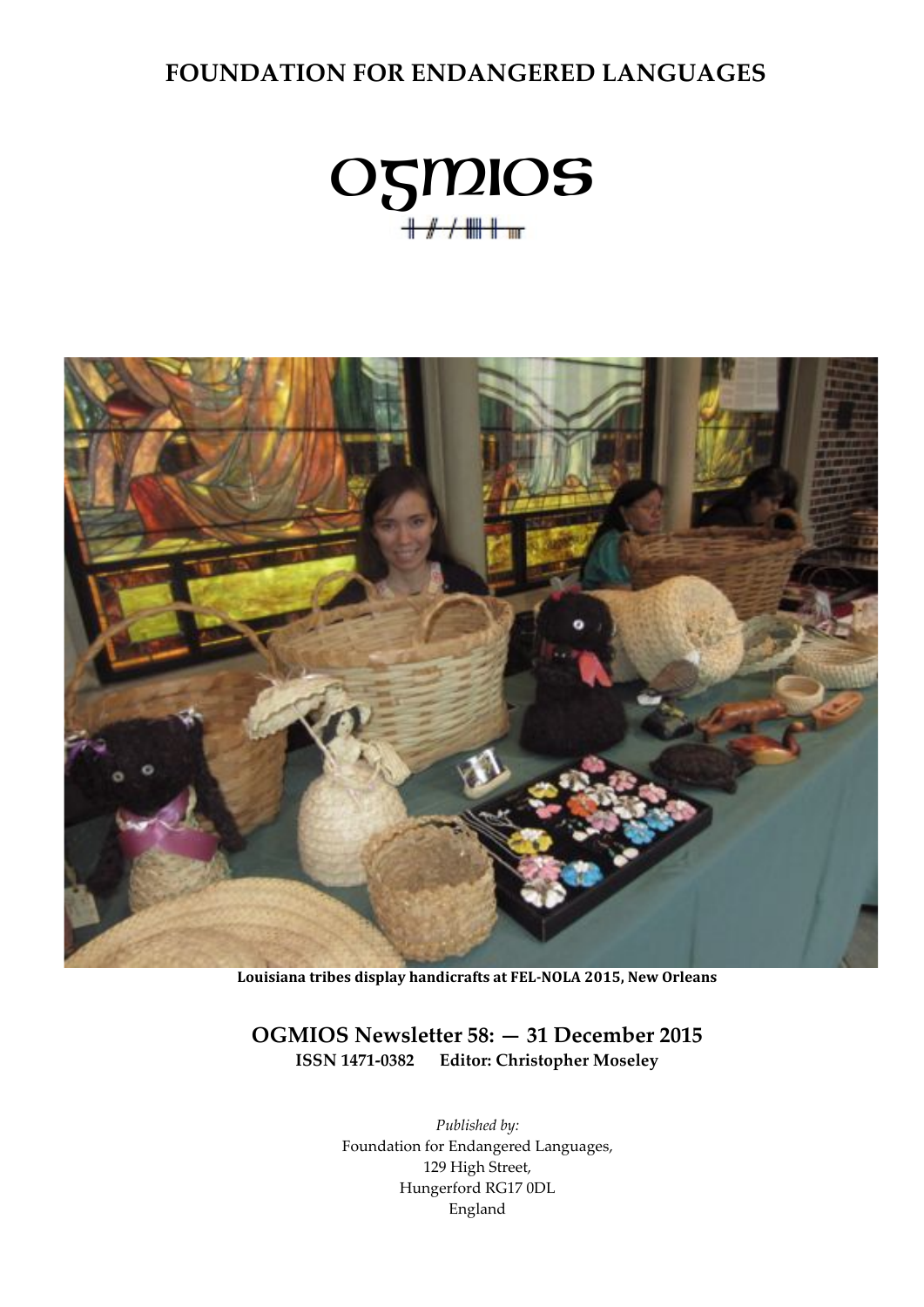## **OGMIOS Newsletter 58 31 December!!2015**

*The Editor can be reached at:* 

Christopher Moseley, 9 Westdene Crescent, Caversham Heights, Reading RG4 7HD, England chrmos50 at gmail.com

*Other\*Participants:*

Assistant!Editor:!!! !!!!!!Adriano!Truscott Contributing Editor: Serena D'Agostino Formatting Editor: Nicholas Ostler

*Archive\*of\*Past\*Issues:* http://www.ogmios.org/ogmios/

# Table of Contents

| 1. |                                                                                                                |
|----|----------------------------------------------------------------------------------------------------------------|
| 2. | Meet a Community Member: "Before they pass away" - Saving the oral traditions of the Ngasa/Ongamo people 5     |
| 3. |                                                                                                                |
|    |                                                                                                                |
| 5. |                                                                                                                |
|    | 6.<br>The languages of Vanuatu: Unity and diversity. Alexandre François, Sébastien Lacrampe, Michael Franjieh, |
|    | 7.                                                                                                             |
|    | Symposium on Indigenous Languages and Cultures of Latin America (ILCLA/STLILLA) Call for Proposals 15          |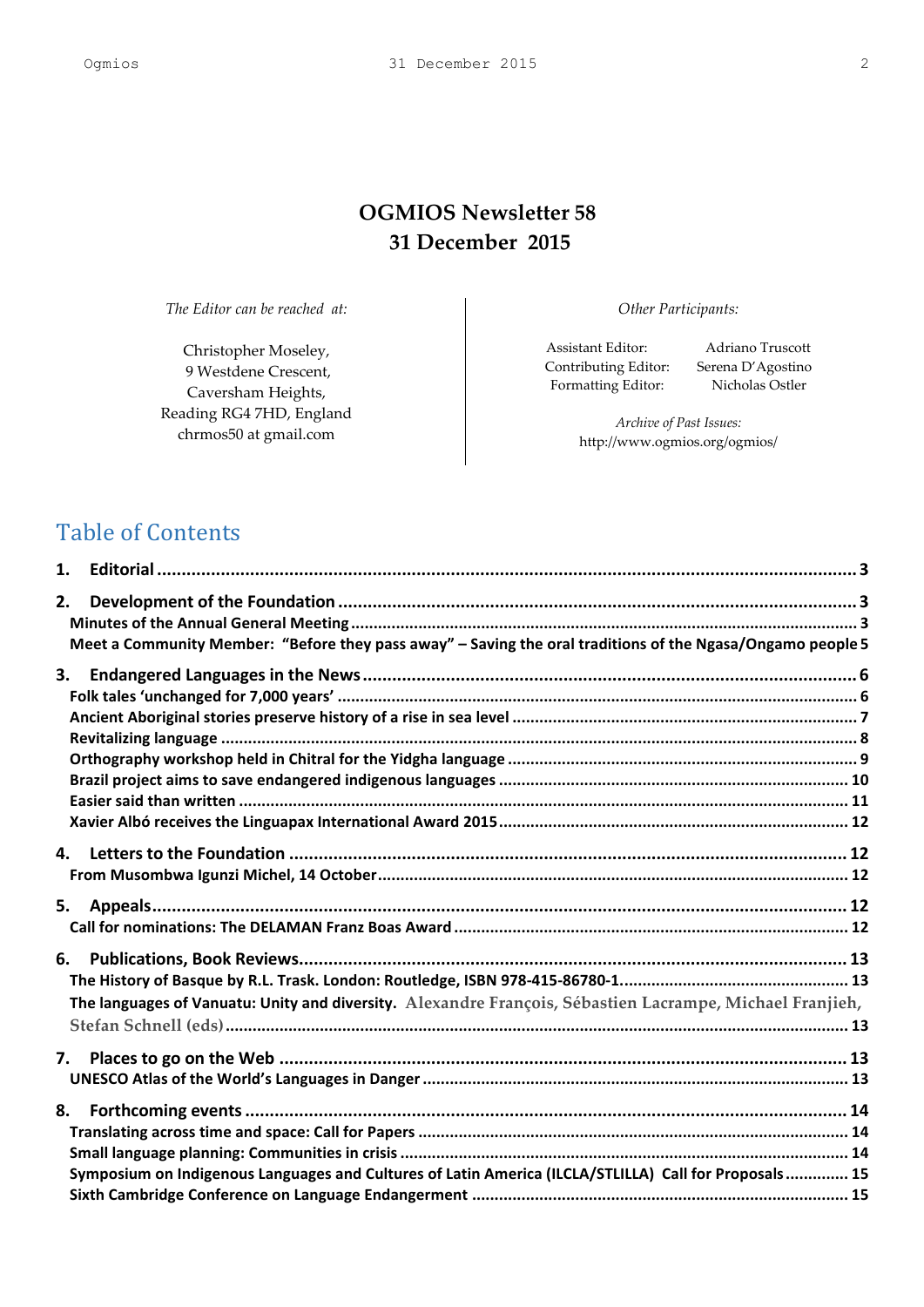# 1. Editorial

We often reproduce items from the daily press on these pages, but not often do they concern one of our Foundation's esteemed members. Widely circulated in the international press is a report first published in *Australian Geographic* magazine in which our member Dr. Nick Reid of the University of New England, in conjunction with a historical geographer, outlines his findings about the continuity of oral tradition among Australian indigenous communities: stories of rising sea levels which are known to have taken place some seven thousand years ago testify to this occurrence. It is an eloquent proof of the strength of oral transmission; Dr. Reid claims that this implies a transmission through three hundred generations. See a version of this report in this issue.

Also in this issue we look back on another successful annual conference, our nineteenth, and rejoicing in te name FEL-NOLA. New Orleans and the beautiful campus of Tulane University provided a wonderful backdrop to it, and our hosts the Tunica-Biloxi Tribal Council and the University's Anthropology Department, especially Prof. Judith Maxwell and her student helpers, were extremely helpful in ensuring that the conference ran smoothly. Furthermore, four of the state's indigenous groups gave a presentation on the last day of the conference: the Chitimacha, Koasati, Houma and Tunica tribes. As per usual the conference proceddinhgs have already been distributed to the FEL membership world-wide.

Although the conference was largely about music, and not of music, participants couldn't fail to notice the rich and proud musical heritage of New Orleans, particularly the French Quarter. After landing at Louis Armstrong International Airport, music never seems to be out of earshot. More pictures in this issue, and at our web-page http://www.ogmios.org/conferences/2015/report.php

*Christopher\*Moseley* !!!

# 2. Development of the Foundation

### Minutes of the Annual General Meeting!

Held at Tulane University, New Orleans, Louisiana 70001, USA, at 1300 hours on 8 October 2015.

1. The **Chairman**, Nicholas Ostler, opened the proceedings by welcoming participants in the Foundation's XIX annual conference and reminded them that previous conference proceedings volumes were on sale here at the conference. Another member of the Committee, Chris Moseley, was present at this AGM and took these minutes.

2. **FEL Treasurer's Report**, prepared by the Treasurer, Steven Krauwer, and presented by Chris Moseley. Our financial year coincides with the calendar year, and this report covers the past financial year (Jan. – Dec. 2014)

| <b>Balance</b>             | $£$ sterling |
|----------------------------|--------------|
| Opening balance 01-01-2014 | 13,145       |
| Income                     | 13,632       |
| Expenditure                | 19,119       |
| Closing balance 31-12-2014 | 7,576        |
| Net result over 2014       | -5568        |

#### **Comments:**

The net result over 2014 is  $£$  5568 negative, but with a closing balance of  $£$  7576 our financial position is still healthy.

· Income from membership and donations was less than in 2013; at this moment we have no other extra sources of income.

· Total expenditure was more or less at the same level.

 $\cdot$  The total amount spent on the 2013-14 grants round was  $£$  879 Another call for grant applications was launched at the end of 2014 (total ca £ 8900, to be paid from the 2015 budget). It is not yet certain whether we can afford another round of grants of similar size at the end of 201 To be decided later.

We make no profit on the sale of proceedings due to UK postage rates; prices to be adapted.

· Cost of paper copies of Ogmios has gone up considerably, also due to UK postage rates.

· The FEL conference fees are collected by us, but are transferred to the local organisers.

#### **Breakdown:**

In the table below we give a global breakdown of our income and expenditure in the calendar year 2014 into the main categories, all in  $E$ .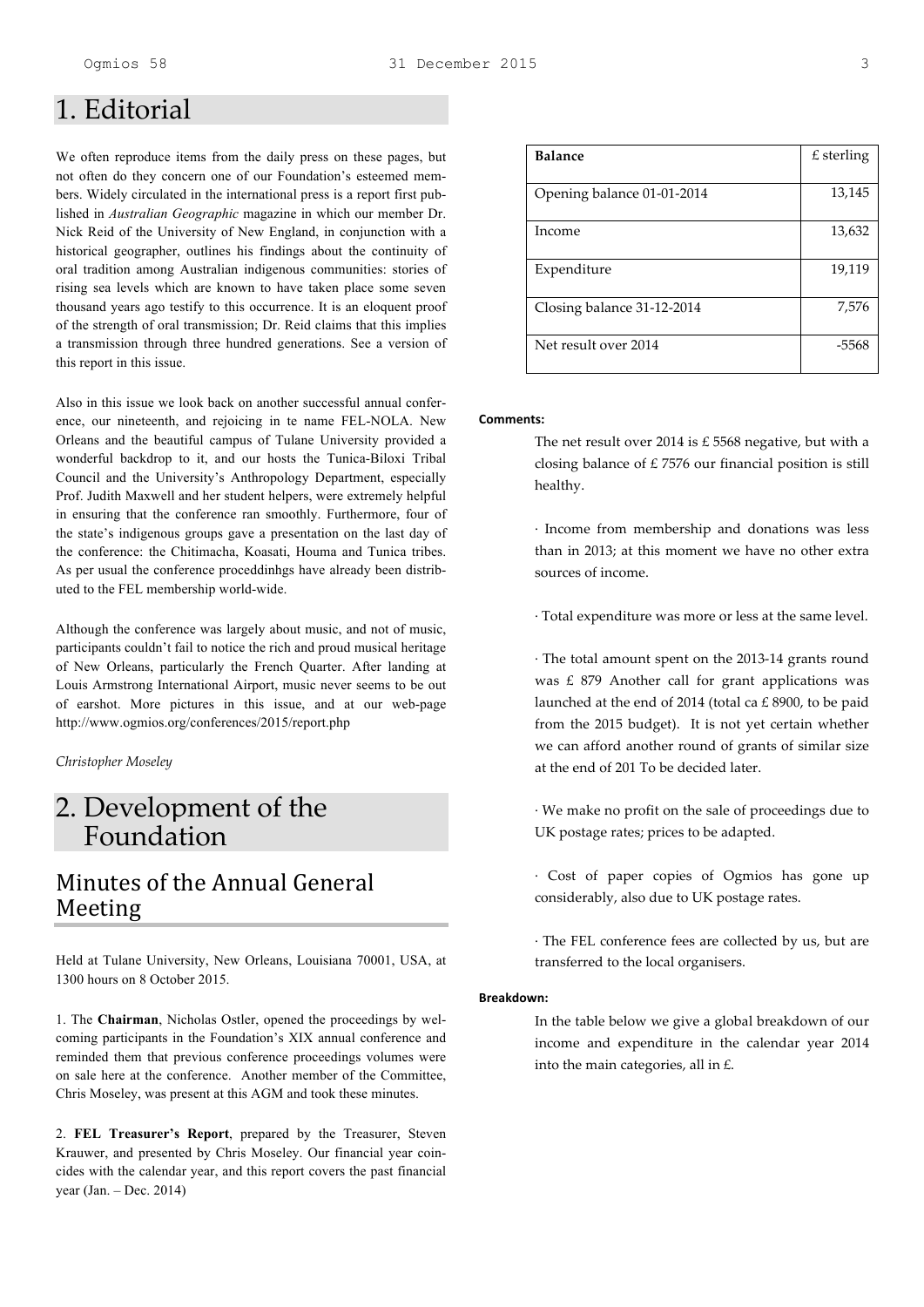| <b>Categories</b>          | Income | Expend. | <b>Comments</b>                                                                                                                                                                       |
|----------------------------|--------|---------|---------------------------------------------------------------------------------------------------------------------------------------------------------------------------------------|
| Membership<br>fees         | 6500   |         | Amount<br>is<br>than<br>less<br>2013<br>(but)<br>part<br>was<br>cashed<br>before<br>Jan<br>2014 or after<br>2014,<br>Dec<br>and therefore<br>not included<br>in the 2014<br>accounts) |
| Donations                  | 300    |         | Much<br>less<br>than 2013                                                                                                                                                             |
| Grants                     |        | 8800    | grants round<br>2013-2014                                                                                                                                                             |
| Proceedings<br>for members |        | 1100    | Free copy for<br>paying<br>members                                                                                                                                                    |
| Proceedings                | 600    | 800     | sales,<br>$(re-$<br>)printing and<br>postage                                                                                                                                          |
| Ogmios<br>newsletter       |        | 1000    | printing<br>and<br>postage<br>of<br>the<br>paper<br>version                                                                                                                           |
| Banking                    |        | 800     | credit<br>card<br>and<br>bank<br>charges                                                                                                                                              |
| Travel                     |        | 600     | travel<br>tο<br>executive<br>committee<br>meetings                                                                                                                                    |
| Conference                 | 5500   | 5500    | Registration<br>fees<br>went<br>through FEL<br>account                                                                                                                                |
| Other                      | 700    | 400     | misc.<br>income<br>and<br>office<br>expenses                                                                                                                                          |
| total                      | £13600 | £19100  |                                                                                                                                                                                       |

#### 3. **The Chairman's report**

The report was delivered by Nicholas Ostler. He briefly introduced the work of the Foundation to those who are new to it and our annual meetings, and thanked our hosts for the opportunity to hold this conference in New Orleans.

He noted that there had been 11 grants this year (reviewable at the www.ogmios.org website), the level of generosity by FEL  $(\sim$ \$14,000) owing much to the benefaction of Prasanna Chandrasekhar. (2 of the grants this year ( $\sim$  \$3,800) had been assigned to his own new phonetic transcription system, Navlipi.) A particular focus in the period had been ongoing efforts to awake once dormant (but well documented) languages on many continents – e.g. Barnggala in Australia, Wampanoag in North America, Chibcha in South America, Cornish in Europe and Chitimachá right next door to New Orleans. Also, FEL had opened up a new kind of free membership – on behalf of endangered language communities, rather than individuals: early such joiners had been Livonian in Latvia, and Tunica-Biloxi in Louisiana, the sponsoring tribe of this conference.

The single most important institutional development had been the establishment of a new organization, FEL Canada, inspired by our conference FEL XVII Ottawa in 2013. More details of that would be given later in the AGM by one of its founders, Mary Jane Norris.

The Chairman then moved on to talk of ideas for new policy. In general, he said, FEL was not a strategy-led group: the identity of grants, content of the newsletter Ogmios, even the site for future conference were all determined bottom-up, by whatever was on hand. FEL Canada itself could be seen as another example of the benefits of such serendipity.

However, FEL did remain open to new, big ideas – if they should offer themselves. David Nathan and Femmy Admiraal were ensuring that the information about past grants on the Ogmios website would be more comprehensive, (hopefully) useful. Another such gross strategic thread had been our support of the UNESCO Atlas of Languages in Danger, though that had regrettably had to be puased (at least within FEL) for lack of supporting funds.

But other ideas were still at an early stage:

- · Should the contents of our Proceedings volumes be revised?
- · Should we fit ourselves out as a guide on language teaching methods, given that there was an increasing demand to awake dormant languages, often by people with no experience of language learning?
- Should we look to provide a cheap publishing service for EL materials, of one sort of another?

As for FEL's own immediate continuation, he explained that there was no need to hold a formal election of office-bearers, as the number of posts was close to balance with the number of nominees. They are as follows:

#### **Statutory officers**

- · Nicholas Ostler (Chairman)
- · Steven Krauwer (Treasurer and Membership Sec.)
- · Salem Mezhoud (Hon. Sec)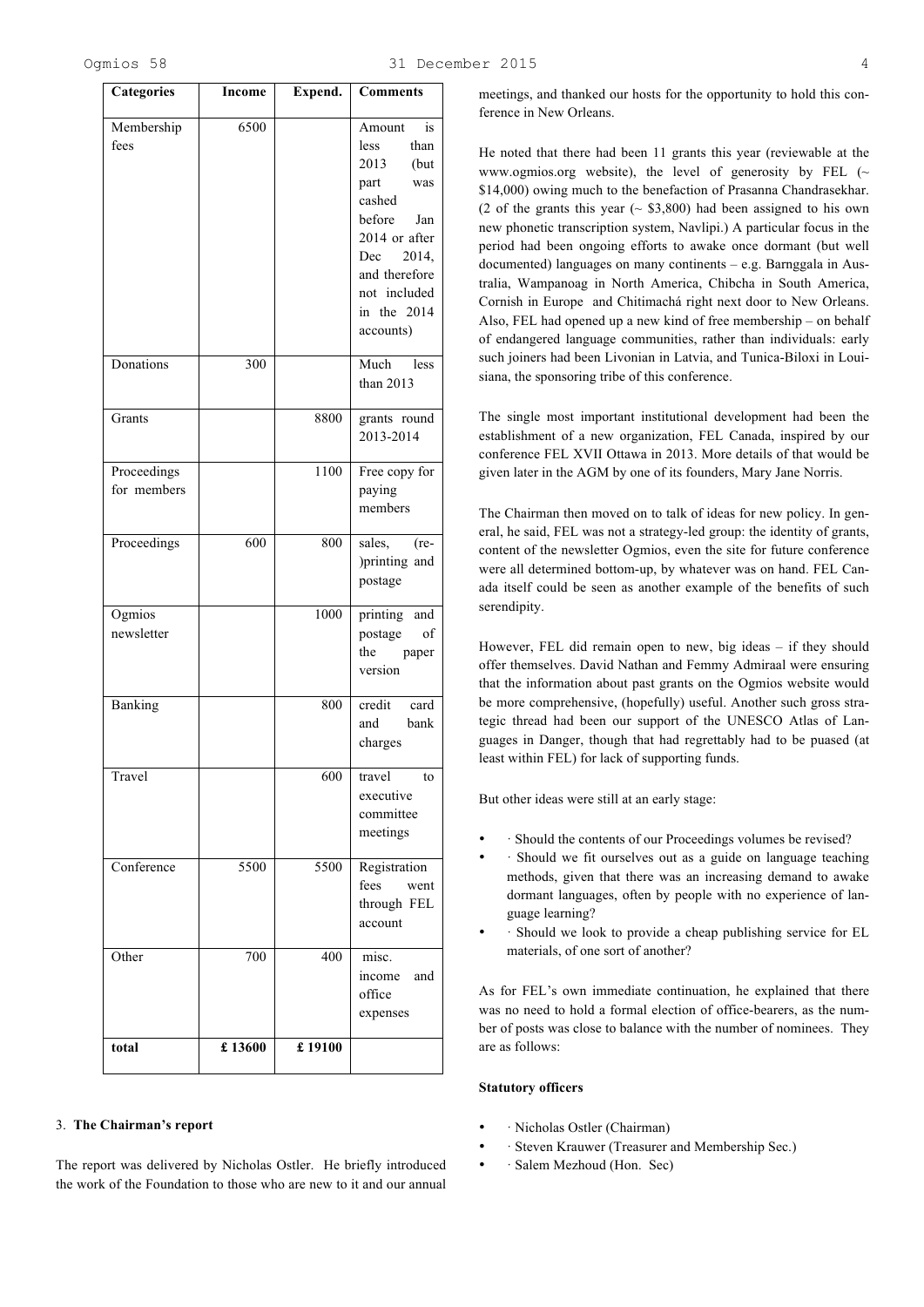#### **Executive committee**

- · Chris Moseley (Editor of Ogmios, and link with UNESCO)
- · Hakim Elnazarov (Grants Officer)
- · Maya David (Assistant Grants Officer)
- · David Nathan (Website)
- · Tjeerd de Graaf (Regional Interest Groups)
- · Adriano Truscott (Assistant Editor Ogmios)
- · Femmy Admiraal (Grantee Reports Officer)
- · Ghil'ad Zuckermann
- · Serena d'Agostino (Social Media)
- · Claudia Soria (Membership Secretary)

· McKenna Brown (i/c FEL inc, FEL's 501©3 sister organization, tax deductible in the USA) has been appointed ex-officio member of the Committee not subject to election.

There were also three new volunteer nominees to join the Committee. They would be welcomed as "At-Large Members" to collaborate on assigned duties within FEL

- Mian Bacha
- Cassie Smith-Christmas
- Sikander Brohi

The Chairman said that a decision about the venue for the next conference (FEL XX) was yet to be taken, but would be decided in the coming months.

4. Mary Jane Norris presented a report on the first full year's activity of **FEL Canada** as a Canadian registered charity. Her report, and other information about the work of FEL Canada, was made available in printed form to all participants and has been distributed in advance to the Committee.

5. The floor was then thrown open to **Any Other Business**, or questions from the participants; there being no other business, the meeting was closed.

### Meet a Community Member: "Before they pass away" – Saving the oral traditions of the Ngasa/Ongamo people

*By Millicent Akinyi, Grassroots Foundation for Pastoralist Women millisentakinyi@gmail.com*

#### **Introduction:**

The Ngasa Folk (*Also known as the: Ongamo, Shaka, Onggamoni, Onggamo*) - are a people found on the Eastern Slopes of Mt. Kilimanjaro Region in Tanzania. They speak the Ngasa language. They migrated from West through Central Africa - from where they and/or their culture began expanding to other parts of sub-Saharan Africa around 2000 BC before settling in *Ubetu, Reha* and *Kahe* between the Makuku and Machima valleys near the Kenyan/Tanzanian border.

#### Ngasa Language

Their Ngasa Language – (*also known as the Kingasa, Ongamo or Shaka*) is affiliated to the *Nilo-Saharan, Eastern Sudanic, Nilotic, Eastern, Lotuxo-Teso, Lotuxo-Maa* and *Ongamo-Maa* languages. However, it also has three varying dialects, which are all spoken in varying tones, but with little similarities with the *Maasai, Samburu*  and the *Chamus* dialects of *Samburu* of Kenya.

#### **Language+Shift**

Although the Ngasa population is said to be roughly 4,285, UNESCO considers the Ngasa language as "*moribund*" - with only 300 - 400 elderly speakers left. Since time immemorial, the Ngasa people have been overshadowed by other nearby dominant ethnic groups, particularly the *Chagga, Pare* and *Swahili* tribes. Many of them now have shifted to these languages. On its part, Ngasa language use and practical linguistic application began diminishing in the 1950s. Currently, it's viewed as a secret language of a few elderly people. The decline is partly due to fewer *Ongamoni* people being willing to speak their own language confidently in the open.

Additionally, there has never been any documentation done on the Ngasa language to date, meaning that there is no linguistic description, cultural materials on this language. However, the elderly people (like my grandparents) have fought cultural and linguistic assimilation into dominant languages and cultures of the *Chagga and Pare* in vain.

#### **The Problem in Focus**

While Tanzania's 1984 constitution does not establish an official language, English and Swahili have de facto official status in the country, and are the languages used by its media and in its administrative, legal and education systems. The country's native languages do not enjoy any kind of recognition whatsoever – thus rendering languages like Ngasa/Ongamo not legally or constitutionally recognized.

The Ngasa Folk adhere to their customs and traditions. In the past, Ngasa marriages were traditionally considered to be the most significant event in the lives of both men and women. The Ngasa family structure has since been severely endangered too. Initially, it was thought inappropriate for anyone within the Ngasa speech community to remain unmarried. Large families ensured adequate manpower and security for the Ngasa folk. The system of polygamy (multiple wives) guaranteed and saw to it that every single person in Ngasa Land got married. The significance of bride wealth was paramount.

#### **The Ngasa Language Documentation Project**

The proposed *"Before They Pass Away"*:- Saving The Oral Traditions Of The Ngasa/Ongamo People project, which was funded by FEL - Firebird Foundation for Endangered Languages 2015-2015, will finally see the collection, recording and creation of audio, video, graphic and text documentation material covering the use of Ngasa language.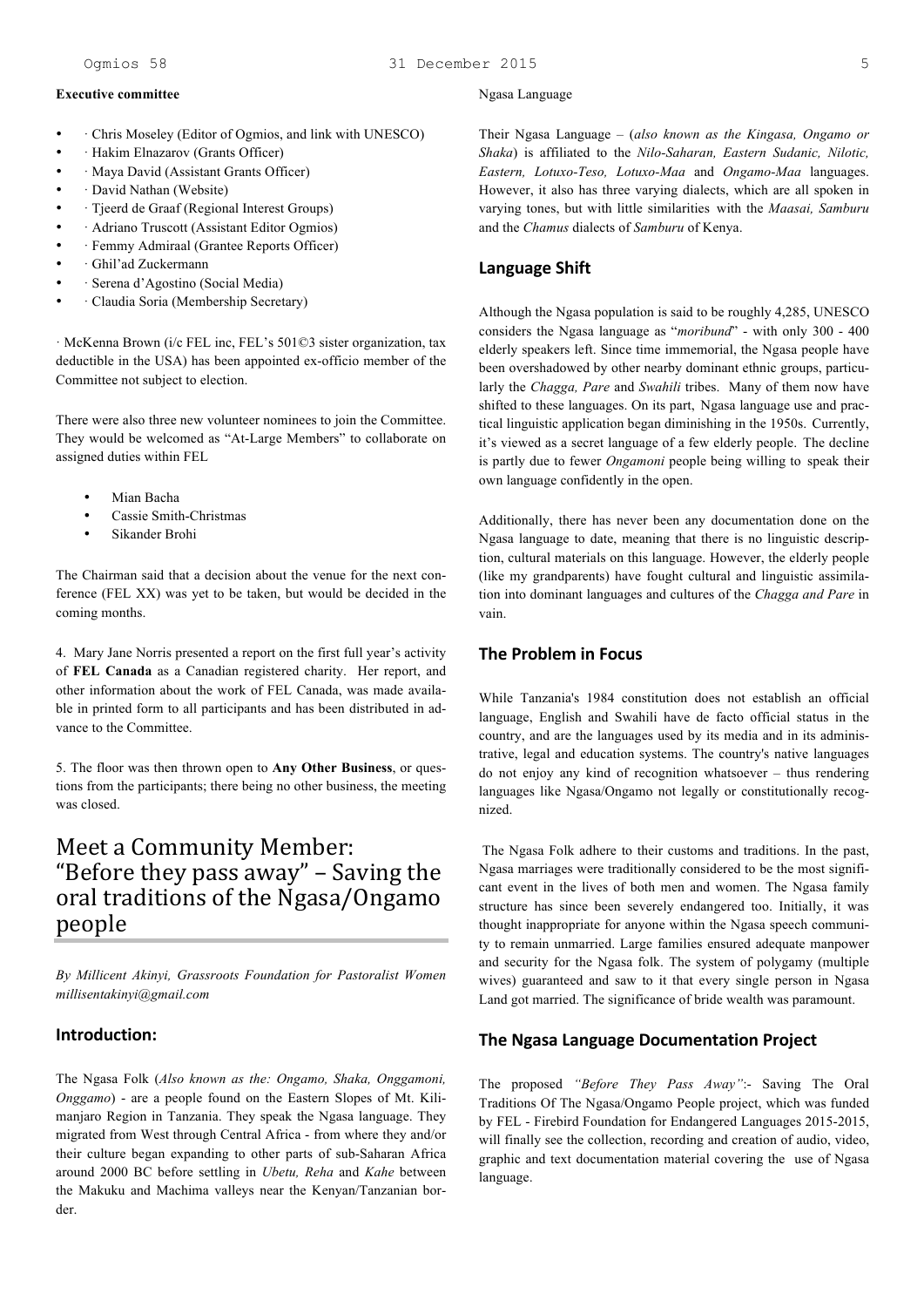The FEL Grant will help me to collect and come up with a comprehensive record of the traditional, cultural and linguistic practices characteristic of the Ngasa speech community, taking into account their historical and personal accounts, Ngasa oral literature, folklore, fairytales, songs, poetry, proverbs, riddles, tongue twister and plays.

For a period of 12 months, two local Technical Staff members and I will work together with the remaining Ngasa speakers, in recording video, and producing audio, transcribing, analyzing and editing the collected materials and thus make it accessible for future use by the Ngasa community, their next generation and the Linguistic community globally.

#### **Project Methodology**

My project involves fieldwork, traveling to and staying at multiple locations around the Kilimanjaro Region. As the Lead Collector, I am going to remote locations of Ubetu, Reha and Kahe between the Makuku and Machima Valleys in the Eastern Slopes of Mt. Kilimanjaro - where I live among, meet and work together with the last surviving speakers of our Ngasa Language.

This project collects and creates audio, video, graphic and text documentation materials covering a wider use of Ngasa language in a variety of social and cultural contexts.

Since our Ngasa language has no known documented evidence or any description of any aspect of its culture, traditions, literature or grammar, a comprehensive study, a systematic documentation and a description of this language is necessary for empowering Ngasa as a language for public use and also to give it a utilitarian value and preserve it for future generations.

The Foundation for Endangered Languages Grant will also help me in documenting the Ngasa language and its 3 associated Dialects thus making it available and accessible for future use by the current Ngasa community, their next generation and the Linguistic Research community at large.

With the use of modern technology, we will create sound and video recordings, and integrate them with text and other explanatory or analytical material of Ngasa language and any available/associated texts – which will then result into the creation of linguistic and sociolinguistic information on the Ngasa language.

With consent from my Ongamo community, I continue to compile Project findings and recordings on a CD that, I hope, will become valuable pedagogical resources for my people. I will also make materials on CDs and DVDs that will give our Ngasa Language and speech community a stronger relationship with our language and help the youth to embrace our cultural heritage by making use of the multimedia materials (resulting from this project) to support any future Ngasa language/ cultural activities.

#### **Expected+outcomes+and+beneficiaries**

This project will change our Ongamoni people's perception and attitude towards their Ngasa language. It will give them some pride and a strong cultural identity.

It will also increase the Ngasa community's participation in language acquisition.

It will train Ngasa Youth on documentation methods and skills so that they may continue documenting their language beyond this project.

It will collect, gather, restore and preserve Kingasa history, poems, stories, traditional ceremonies and ecological knowledge.

It will develop a standard orthography for Ngasa Language and produce language Materials to be archived by the Foundation for Endangered Languages.

And contribute to the Ngasa language's continuation as a historically significant spoken language.

# 3. Endangered Languages in the News

## Folk tales 'unchanged for 7,000 years'

*By Joshua Robertson, from The Guardian (UK), 17 September 2015*

Indigenous tales of dramatic sea level rises across Australia date back more than 7,000 years in a continuous oral tradition without parallel anywhere in the world, researchers believe.

Patrick Nunn, a marine geographer at Sunshine Coast University, and linguist Nicholas Reid, of the University of New England, argue that 21 indigenous stories from across the continent faithfully record events between 18,000 and 7,000 years ago, when the sea rose 120 m.

Reid said that a key feature of indigenous storytelling culture  $-$  a "cross-generational cross-checking" process – might explain the remarkable consistency in accounts passed down by pre-literate people, which researchers had thought could not persist for more than 800 years.

"The idea that 300 generations could faithfully tell a story that didn't degenerate… that was passing on factual information that we don't know happened from independent chronology, that just seems too good to be true, right?"! Reid said.

"It's an extraordinary thing. We don't find this [consistency] in other places around the world. The sea being 120 metres lower and then coming up over the continental shelf, that happened in Africa, America, Asia and everywhere else. But it's only in Australia that we're finding this large canon of stories that are all faithfully telling the same thing."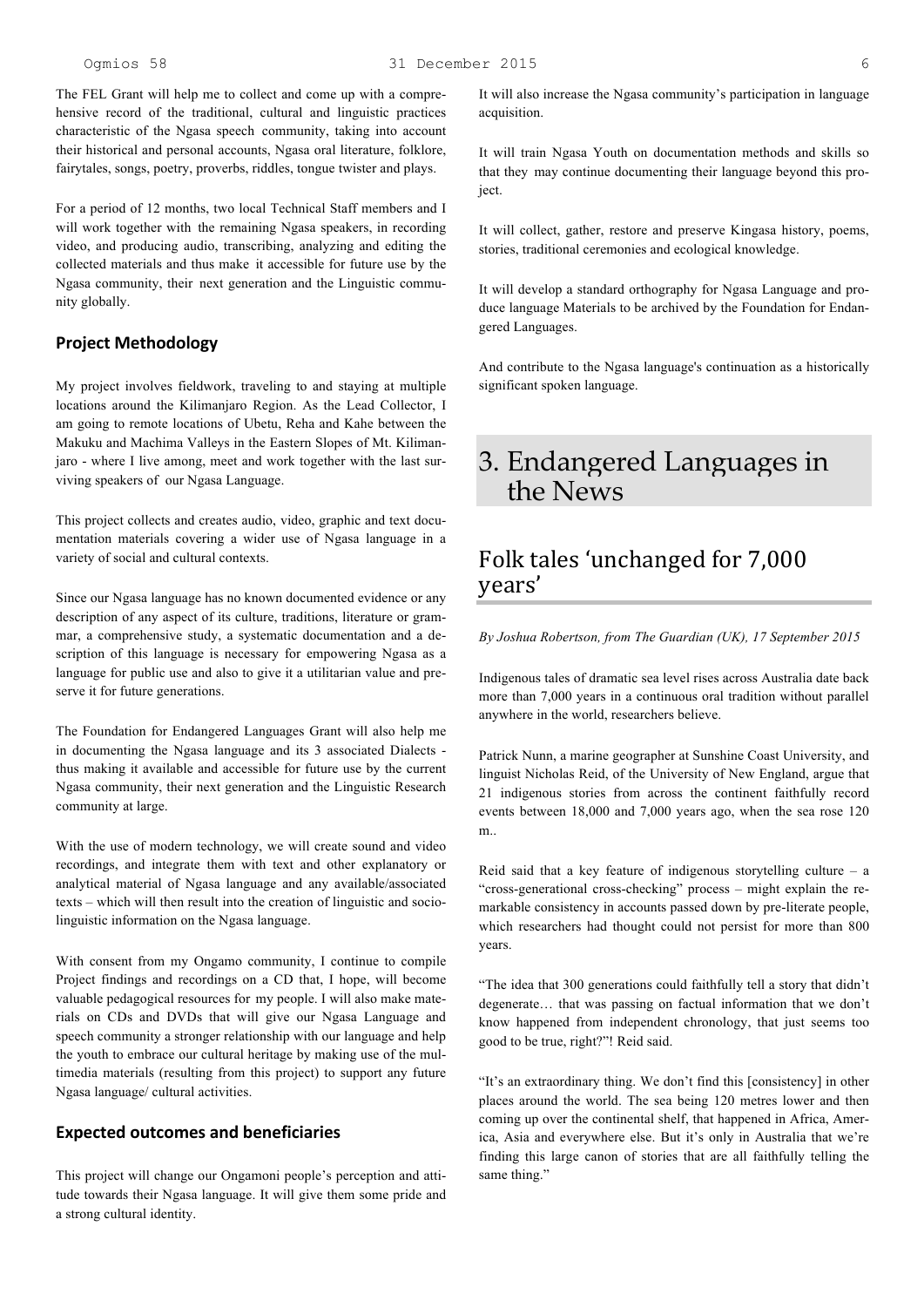Scholars of oral traditions have previously been sceptical of how accurately they reflect real events.

However, Nunn and Reid's paper, "Aboriginal memories of inundation of the Australian coast dating from more than 7000 years ago", published in Australian Geographer, argues the stories provide empirical corroboration of a postglacial sea level rise documented by marine geographers.

Some of the stories are straight factual accounts, such as those around Port Phillip Bay in Melbourne, which tell of the loss of kangaroo hunting grounds.

Others, especially older stories such as those from around Spencer Gulf in South Australia, are allegorical: an ancestral being angered by the misbehaviour of a clan punishes them by gouging a groove with a magical kangaroo bone for the sea to swallow up their land.

"Our sense originally is that the sea level must have been creeping up very slowly and not been noticeable in an individual's lifetime," Reid said.

"But we've come to realise through conducting this research that Australia must in fact have been abuzz with news about this. There must have been constant inland movement, re-establishing relationships with country, negotiating with inland neighbours about encroaching onto their territory."

The fortunes of those faced with the decision to retreat were mixed. Those on Rottnest and Kangaroo Islands fled up to 7,000 years ago. Others, such as those at Flinders Island, stayed and died out as the land grew arid and water became more scarce.

Reid said while it was impossible to prove that indigenous tales had continued unbroken, features of oral traditions today gave a clue as to why they may be the world's most faithful and durable.

"Say I'm a man from central Australia, my father teaches me stories about my country," Reid said. "My sister's children, my nephews and nieces, are explicitly tasked with the kin-based responsibility for ensuring I know those stories properly.

"At any given point in time my father is telling the stories to me and his grand-kids are checking. Three generations are hearing the story at once… that's a kind of scaffolding that can keep stories true.

"When you have three generations… tasked with checking as a cultural responsibility, that creates the kind of mechanism that could explain why [Indigenous Australians] seem to have done something that hasn't been achieved elsewhere in the world, telling stories for 10,000 years."

### Ancient Aboriginal stories preserve history of a rise in sea level

By Nick Reid, Associate Professor, School of Behavioural, Cognitive and Social Sciences, University of New England, and Patrick Nunn, Assistant Director, Sustainability Research Centre; Professor of Geography, University of the Sunshine Coast (Australia)

In the beginning, as far back as we remember, our home islands were not islands at all as they are today. They were part of a peninsula that jutted out from the mainland and we roamed freely throughout the land without having to get in a boat like we do today. Then Garnguur, the seagull woman, took her raft and dragged it back and forth across the neck of the peninsula letting the sea pour in and making our homes into islands.

So goes an Aboriginal story about the origin of the Wellesley Islands in the southern Gulf of Carpentaria, a story with parallels along every part of the coast of Australia. Along the south coast, stories written down early in colonial times told when these areas were dry, a time when people hunted kangaroo and emu there, before the water rose and flooded them, never again to recede.

In a recent paper we analysed 18 stories from around Australia's coast. All tell tales of coastal flooding. We argue that these stories (and probably many others) recall coastal inundation as sea levels reached their present level at least 6,000-7,000 years ago.

#### The end of the ice ages

Around Australia, we know that at the coldest time of the last ice age about 20,000 years ago, sea level stood about 120 metres below its present level.

When the last ice age began to end, a few thousand years later, huge masses of ice that had built up on the land, particularly in the northern hemisphere, began melting. Water poured into the world's oceans, raising their levels in ways that are now well understood.

By about 13,000 years ago, sea level had risen to around 70 metres below its present level. One thousand years later, it had risen to about 50 metres below present.

These dates give us a ballpark for how old stories of flooding may be. Could they have reached us from 13,000 years ago?

#### **Tracing tales**

Several decades ago, linguists working with Aboriginal groups along the Queensland coastal margin recorded stories about a time when the ancestors of these people lived at the coast "where the Great Barrier Reef now stands".

One version of the story collected from the Yidindji people of the Cairns area recalls a time when Fitzroy Island was part of the mainland and offshore Green Island was four times larger. The story describes several named landmarks with remembered historical-cultural associations that are now underwater.

We can be almost certain that the people of this area did occupy the coast "where the Great Barrier Reef now stands" during the last ice age for it would have comprised broad floodplains and undulating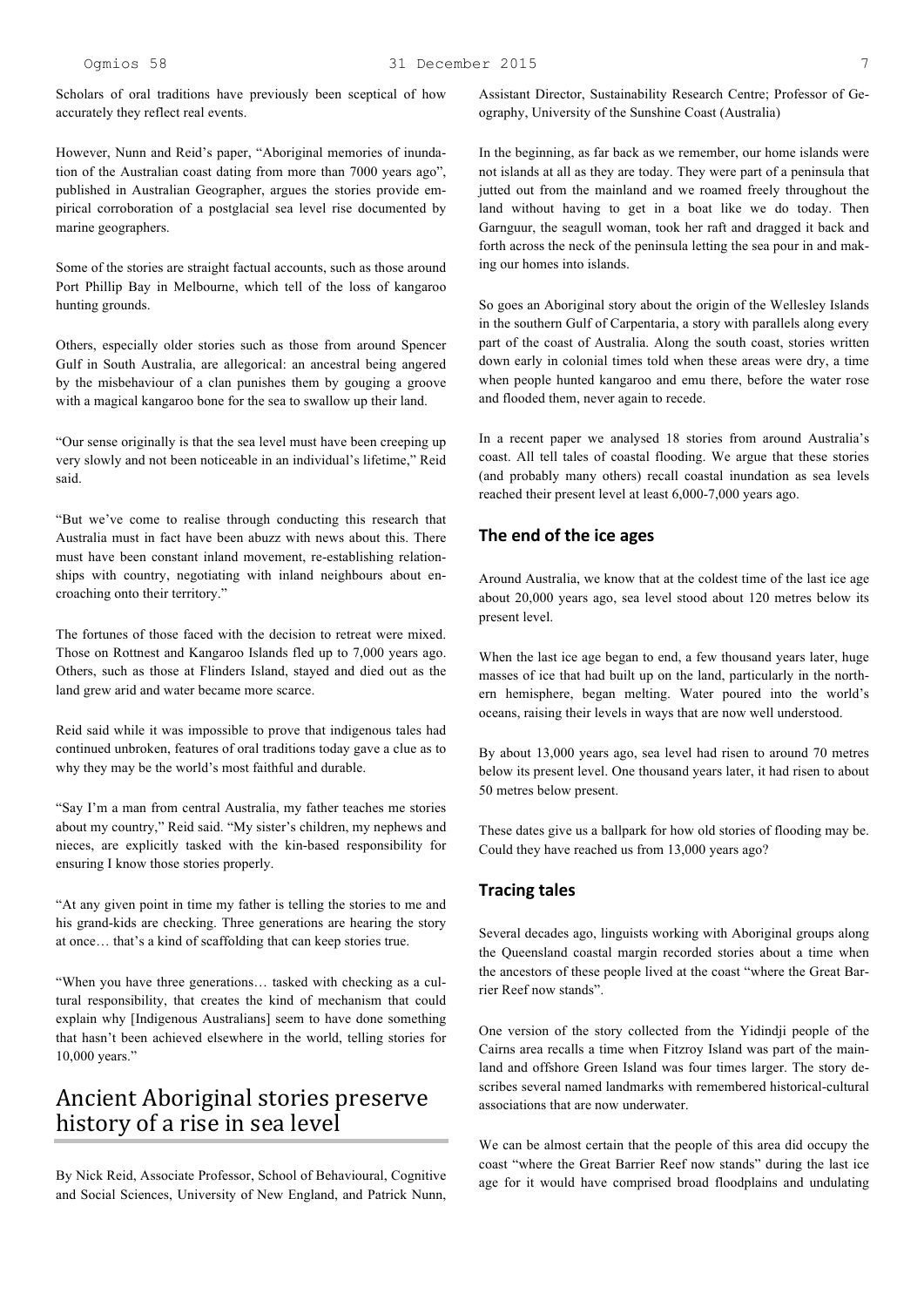hills with a range of subsistence possibilities, bordered in most parts by steep cliffs plunging down to the narrow shore.

The question is whether the details in these stories recall this time for, if they do, then the story might date from as much as 13,000 years ago. A more conservative interpretation, based on a sea level just 30 metres lower than today, would place the age of this story at around 10,000 years ago.

Similar stories come from Spencer Gulf in southern Australia. Those from the Narrangga people of Yorke Peninsula recall the time when there was no Spencer Gulf, only "marshy country reaching into the interior" lying just above the ocean surface and dotted with "freshwater lagoons" where birds and other animals flocked.

One day the sea came in, perhaps through the breaching of a natural barrier, and the area has since been submerged. If these stories refer to flooding across the outermost lip of Spencer Gulf, which today lies around 50 metres below present sea level, then they may have originated 12,000 years ago. Even if they refer to inundation of the central part of the Gulf, they are likely to be more than 9,000 years old.

#### **Ancient stories**

How sea levels changed after the ice ages around Australia is now well known. So if these stories are accepted as authentic and based on observations of coastal flooding, it is clear that they must be of extraordinary antiquity.

How do we know that these stories are authentic? We suggest that because they all say essentially the same thing, it is more likely that they are based on observation. All tell of the ocean rising over areas that had previously been dry. None tell stories running the other way – of seas falling to expose land.

The huge distances separating the places from which the stories were collected – as well as their unique, local contexts – makes it unlikely that they derived from a common source that was invented.

For such reasons, we regard the common element in these stories about sea level inundating coastal lowlands, sometimes creating islands, as based on observations of such an event and preserved through oral traditions.

This conclusion in turn raises many interesting questions.

#### **Is Australia unique?**

The rise of sea level since the last ice age from 120 metres below present occurred not just around Australia but around the world, inundating significant parts of all continents.

We might expect to find comparable collections of sea-level rise stories from all parts of the globe, but we do not. Perhaps they exist, but have been dismissed on account of an improbable antiquity by scholars adhering to the more orthodox view that oral traditions rarely survive more than a millennium.

Another possibility is that Australia is genuinely unique in having such a canon of stories. That invites questions about why and how Australian Aboriginal cultures may have achieved transmission of information about real events from such deep time.

The isolation of Australia is likely to be part of the answer. But it could also be due to the practice and nature of contemporary Aboriginal storytelling. This is characterised by a conservative and explicit approach to "the law", value given to preserving information, and kin-based systems for tracking knowledge accuracy.

This could have built the inter-generational scaffolding needed to transmit stories over vast periods, possibly making these stories unique in the world.

### Revitalizing language

By Mary Catharine Martin, from Capital City Weekly (CapitalCity-*Weekly.com),\*(Alaska,\*USA),\*23\*September\*2015*

"Language Matters," a film shown Sept. 17 at the University of Alaska Southeast, frames an important question for Southeast Alaska: What does it take to save a language?

To poet Bob Holman, the film's host, who was in Juneau for the screening, that answer is manifold. It takes respect, Holman said - part of the reason many languages are disappearing, after all, is because of the shame their speakers were made to feel about speaking them during and after colonization. It takes a commitment to early education -- it's important people learn the language as children. And it is fostered by an acknowledgement of people's capacity to speak multiple languages; Holman and many of the film's interviewees say it isn't natural to speak only one.

"Language Matters," a documentary the word-loving writer of this article found fascinating, takes Holman and the film crew, led by director/producer/writer David Grubin, from Australia's Goulburn Islands, to Wales, to Hawaii. On Goulburn, it focuses on Amurdak; in Wales, Welsh; and in Hawaii, Hawaiian. They're among the thousands of languages that have been listed as endangered, something that Holman calls "a global crisis of massive proportions."

When you understand how closely identity and culture are related to language, it's hard to see it as anything but that. According to linguist David Crystal, interviewed in the film, out of the world's 6,000 current languages, half are expected to die out within the century. That's one every two weeks, something Crystal points out leads inevitably towards homogenization.

In Australia, where the film starts, many of the island's inhabitants speak more languages than they can count on one hand. An aboriginal creation story narrated in the film sows multilingualism into the very beginning of one people's story.

The film features interviews with the speakers of endangered languages, as well as linguists, musicologists, and poets involved with languages' preservation, among others.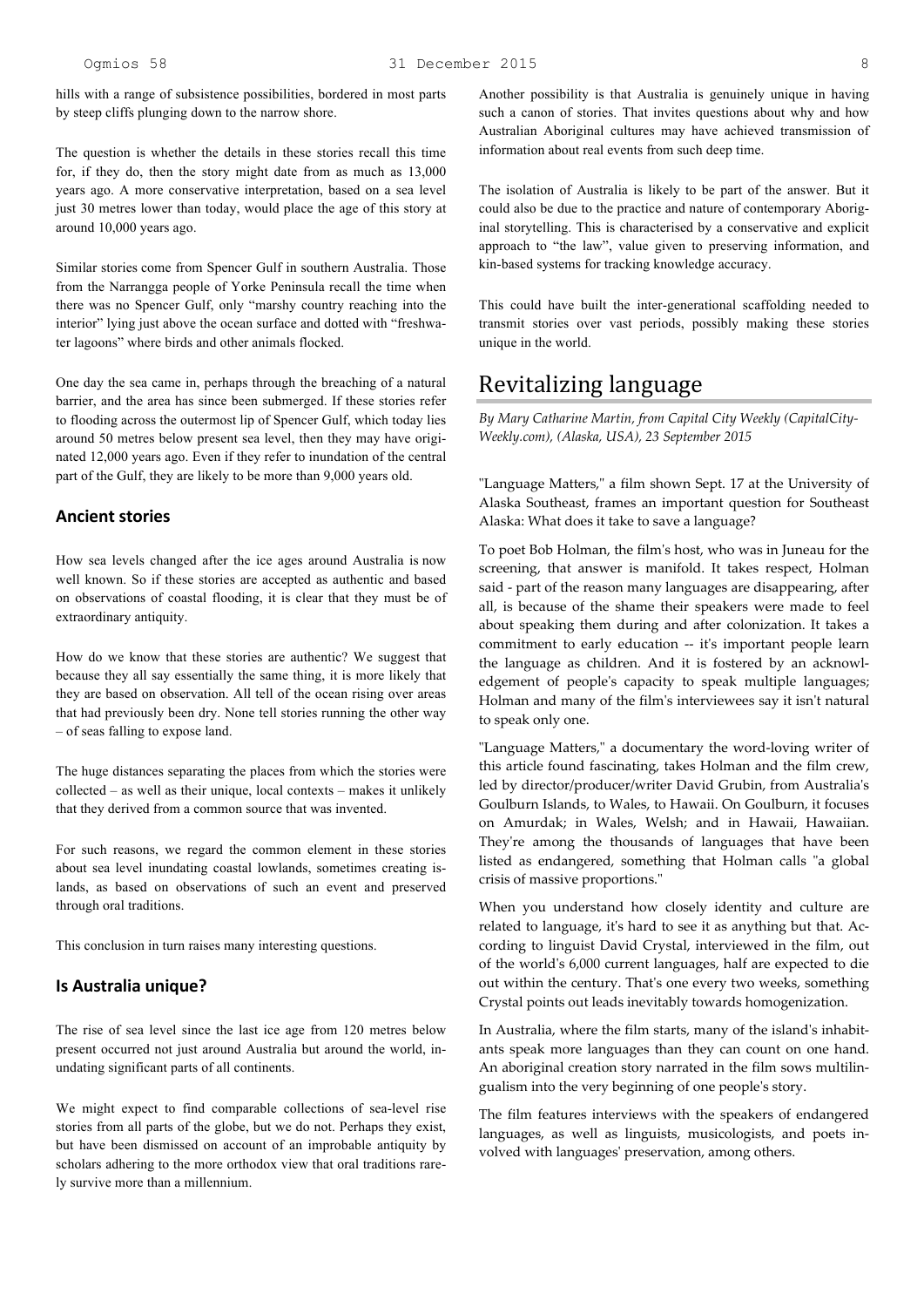"It's like someone saying 'This is me. This is who I am," musicologist Reuben Brown, interviewed on Goulburn Island, said of indigenous language and song.

Song, he said, is one of the best ways to remember something.

"When languages sort of start to fade out... one thing that certainly isn't endangered is song," he said.

Holman said the team picked Wales because Welsh is the only language that was once listed as endangered, but is not any $more$ 

Part of that, Welsh people told Holman, is because of Welsh's love affair with language itself.

For centuries, the Welsh were discriminated against by the English and discouraged from speaking their language.

It took the flooding of a Welsh village in the 1950s, however, for the Welsh people to rise up and demand better treatment. Par t of that movement was for the preservation of their language.

Now, Welsh is recognized as an official language, and children can go to school entirely in Welsh.

"It's a myth of the dominant, usually Anglophone cultures that the normal state is to be monoglot. Actually, far, far more people are multilingual - not just bilingual," said Welsh poet Gwyneth Lewis. "Language should be a meeting place for people."

The rescue of Hawaiian began with a school. In 1983 a group of activists, without any support from the state, started a Hawaiian-only school. They didn't have teachers. They didn't have curriculum. What they did have was someone who spoke Hawaiian as a first language, and conviction.

"Once you make up your mind to do something, there's always a way to get it done," the former principal told Holman in the film.

The poet W.S. Merwin lives in Hawaii. "The language knows things that you don't know, and always does, and always will," he told Holman. "When we lose it, we're losing a part of ourselves."

After the screening at UAS, Tlingit elder David Katzeek commented on the intimate relationship the languages shown in the film have with the Earth.

"To me, that is something that is very, very significant among the indigenous people," he said.

In Southeast Alaska, indigenous language speakers such as Lance Twitchell, Benjamin Young and David Boxley are working to teach Tlingit, Haida and Tsimshian, respectively, drawing on the expertise of elders to create written resources of these traditionally oral tongues. Other efforts, such as Sealaska Heritage Institute's Mentor-Apprentice program, also draw on elders' knowledge to teach young speakers.

Two days after the film showing, a Tiny Post Office Concert at Kindred Post highlighted one of the most influential of these elders, Tlingit language speaker and former Alaska State Writer Laureate Nora Marks Dauenhauer. Dauenhauer read from her work at the event, along with poets Holman, Christy NaMee Eriksen (organizer of the event and owner of Kindred Post),

Dee Jay DeRego and Erika Bergren. (This was the poetry edition of the series, though it had music, as well: poet and musician Guy "Ziggy" Unzicker accompanied most readers on guitar.) Holman, who said he's known Nora Dauenhauer for 20 years, read a poem that appeared to have been composed on the spot in her honor; he then read a poem by the late Richard Dauenhauer, Nora's husband. In his introduction of Nora, Holman said that the Dauenhauers have contributed immeasurably to the preservation of Tlingit language and its stories through their written, bilingual oral histories. Holman previously worked with Nora on another film project for PBS, "The United States of Poetry." (Watch a clip here: www.youtube.com/watch?v=o6v3u\_vamCM)

Ultimately, Holman said, saving some of the billions of the world's endangered words comes down in part to "accepting the idea that being bilingual is... the most usual way of surviving."

"Language Matters" was the first of a three-film series at UAS. Sept. 24, there will be a film on revitalizing the Lakota language; Oct. 1, on "the race to save Cherokee."

Both films are on Thursdays at 7 p.m. in Egan Lecture Hall.

Juneau was the first stop on Holman's Alaskan tour; over the next month he'll also be visiting Kotzebue, Barrow, Arctic Village, Fort Yukon, Fairbanks, Anchorage, Homer, and Kodiak.

## Orthography workshop held in Chitral for the Yidgha language

From Farid Ahmad Raza, President, MIER, Chitral district, Pakistan

The Forum for Language Initiatives (FLI) held a five-day orthography workshop for the Yidgha language community in Chitral from September 29 to October 3, 2015. Twelve persons (both men and women) including teachers, local researchers, language activists, and writers from the language community attended the workshop, which aimed at training them in how to document their mother tongue, Yidgha.

Yidgha is spoken in Lotkuh, a valley lying some 46 km. west of Chitral town, and is one of the 23 languages of Pakistan that UNESCO has declared as 'on the verge of extinction' for being just oral languages and undocumented.

This workshop was part of a project FLI has initiated to document four endangered languages in Chitral and Swat so as to preserve them from elimination with financial assistance from USAID's Small Grants and Ambassador's Fund Program (SGAFP-USAID). The workshop was focused on discovering the unique sounds in Yidgha and developing a writing system for this language that is losing ground even in its home region. The workshop will be followed by additional activities including the publishing of a book of folktales in Yidgha. This allows the Yidgha language researchers to be provided with further trainings under the project, as well as furthering the impact of documentation efforts. Mr. Naseem Haider and Farid Ahmed Raza facilitated the workshop.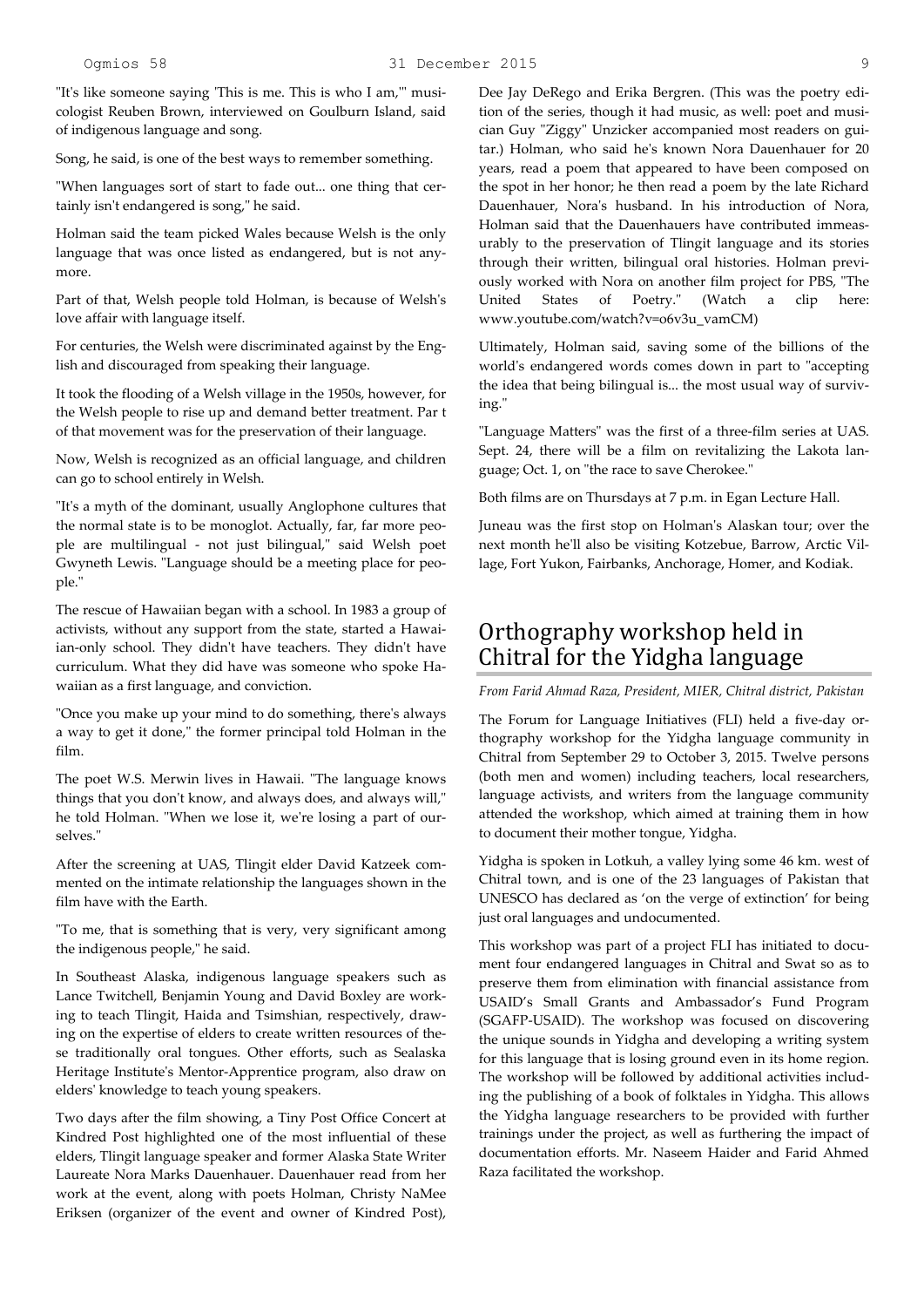Though Yidgha was previously just a verbal dialect, this workshop has provided an opportunity to document the sounds of the language in written form. Participants have now received the training necessary to take their keen interest in preserving and promoting their mother tongue and channel it into tangible activities, including being able to finally write in their mother tongue. Hopefully, there will soon be stories, poems, and anecdotes also published in the Yidgha language. The combination of these community members' commitment and their newfound training may be a huge factor in saving the Yidgha language from fading into history.

Isle of Man: Annual Ned Maddrell Memorial lecture 2015

Press release from Culture Vannin, Isle of Man

This year's Ned Maddrell Lecture took place on Saturday, 7th November at St John's Mill.

The annual lecture, which was free, was jointly is hosted by Culture Vannin and yn Cheshaght Ghailckagh and features a guest speaker discussing a minority language situation that has a relevance to Manx Gaelic.

Recent discussions have covered language issues in Nova Scotia, Norfolk Island and Aboriginal languages in Australia but this year's focused on language revitalisation in Guernsey and Jersey and drew comparisons with the process in the Isle of Man.

The lecture and discussion was led Julia Sallabank, who is a Senior Lecturer in Language Support and Revitalisation in the Department of Linguistics at SOAS, University of London, where she teaches and researches language revitalisation, policy and planning. She has been conducting language-related research in Guernsey since 2000, and in Jersey and the Isle of Man since 2008.

Although the Channel Islands have followed the example of the Isle of Man in some ways (e.g. by appointing Language Officers), there are significant differences in other aspects of language planning processes and outcomes. The talk will focus on practical examples, but also attempt to draw conclusions and lessons about aims and priorities. She also described her recent research into the learning and teaching of minority languages to adults: there are major differences between teaching and learning a large language and a small one, involving aims, resources, motivation and methods.

Adrian Cain, the Manx Language Development Officer, for Culture Vannin, commented that the lecture and discussion,'should illustrate the leading role Manx has played in minority language revitalisation in these Islands.

### Brazil project aims to save endangered indigenous languages

By Jenny Barchfield, from the SF Gate (www.sfgate.com), San Francisco, USA, 6 November 2015

PALMAS, Brazil (AP) - Guaricema Pataxo's indigenous roots are the cornerstone of her identity. The 53-year-old greatgrandmother lives on her Pataxo people's reservation and makes a living by hawking their handicrafts, fully decked out in traditional regalia.

But ask her to speak Pataxo, and she can only stumble through a few basic words and phrases.

Her situation is not unusual.

Of the estimated 2,000 indigenous languages thought to have been spoken in pre-Columbian times in what is now Brazil, only around 160 survive today. Experts warn that as many as 40 percent of those remaining could be lost in the next few decades, as elders die off and young people get more access to television, the Internet and cellphones.

The pace of change has been accelerated by big agriculture's push into the hinterland, bringing roads, electricity and outsiders to areas with a high concentration of indigenous people.

A program spearheaded in part by UNESCO, the UN cultural and educational agency, aims to give a fighting chance to nearly three dozen threatened languages. Over nearly eight years, the program has helped 35 tribes to transcribe their languages, develop dictionaries and teaching tools for children and document their rich oral traditions.

"We used to learn our language and the stories of our people with our elders," said Elly Mairu Karaja, of the Karaja people of central Brazil, a schoolteacher who's worked with the program. "But now, with technology, the youngsters are living in the white world even while they're on our land. There are many now who don't want to be indigenous anymore."

Along with the problem of anemic interest from younger generations, demography itself is playing against the survival of many indigenous languages, said Jose Carlos Levinho, director of Rio de Janeiro's Indian Museum, which ran the project with Brazil's indigenous affairs agency.

While the country's indigenous population is thought to have numbered from 3 million to 5 million in pre-Columbian days, five centuries of disease, violence and poverty have whittled that to under 1 million. Now, Brazil's original inhabitants make up less than 0.5 percent of this country of 200 million.

The indigenous population is splintered into 305 tribes, some with just several dozen or fewer members.

"In Brazil, nearly 40 percent of indigenous nations have fewer than 500 members," said Levinho. "Studies have shown that these days, such small populations aren't able preserve their languages."

"We have several peoples who've completely lost their languages and want to try to recover them; we have some peoples where there are very few speakers left; some where there are generational conflicts; and some where the indigenous language has become the second language," he added.

Portuguese is now the first language of most members of the Pataxo nation, including handicraft vendor Guaricema Pataxo.

"Our people often leave our lands to study outside and they meet lots of people and end up marrying white people, and it all gets more and more diluted," said Pataxo, who has two children, five grandchildren and two great-grandchildren, none of whom speak the tribe's mother tongue.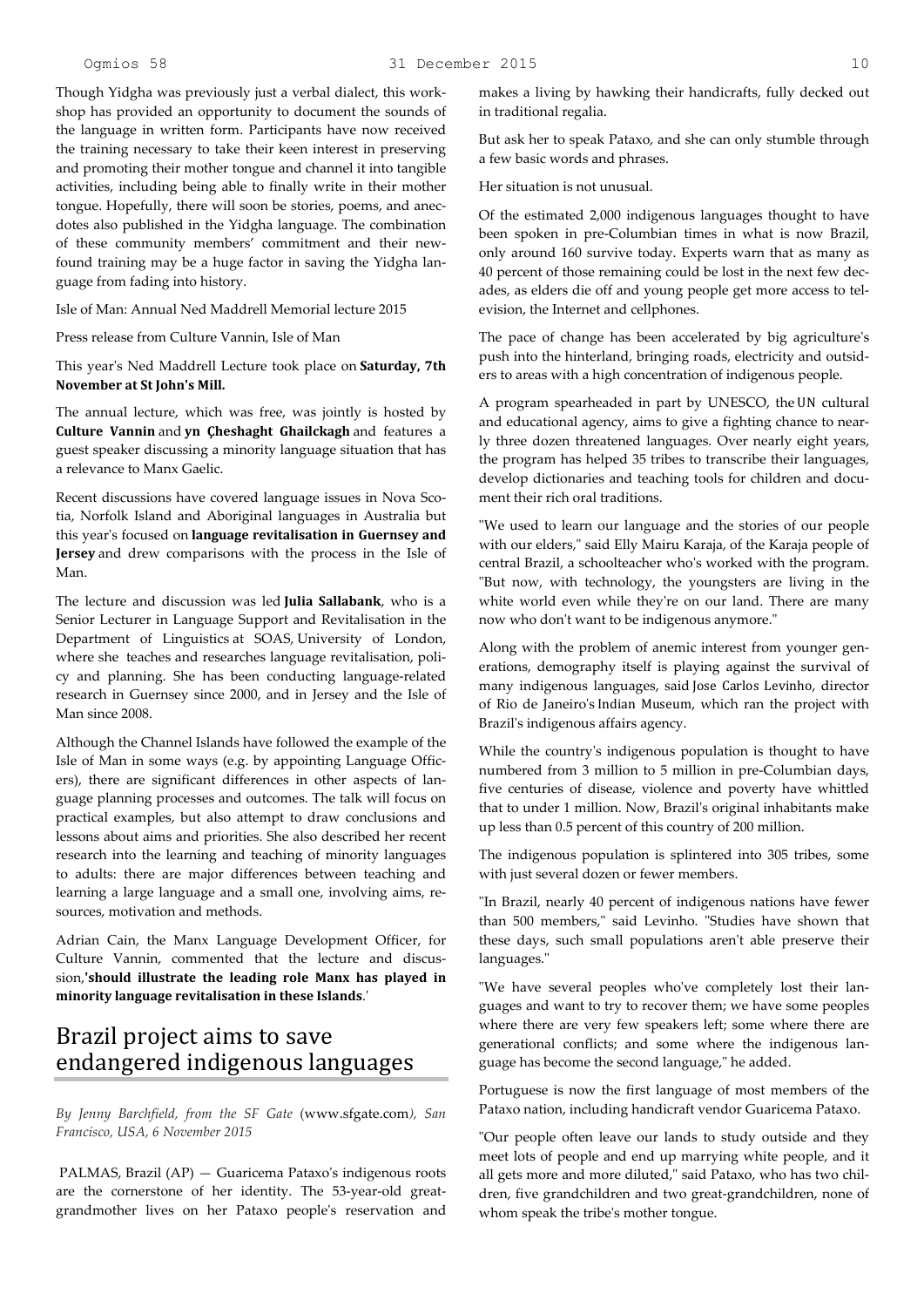The Pataxos' ancestral home is along Brazil's Atlantic coast and there are historical accounts of association between the tribe and Europeans dating back to the 1500s. Five centuries of contact, including efforts to "civilize" the Pataxo by removing their children and forbidding them from speaking their language, took a toll. Of today's remaining 13,000 Pataxos, only around 1,600 are thought to speak the group's native tongue.

"I don't feel good" about not speaking Pataxo, the handicraft vendor said as she peddled seed necklaces at the recent World Indigenous Games in the central city of Palmas. "I would feel better if I had learned."

Under the program to save indigenous tongues, specialists were dispatched country-wide to train a hand-picked cadre of tribe members to collect archival materials such as videos of traditional ceremonies where the old languages are used and to help transcribe languages that were exclusively oral.

Transcription "is a long, tense, difficult process," said museum director Levinho. "It involved heated internal negotiations among the tribes. There are lots of fights, lots of discussions."

The team also faced practical hurdles, such as a flu outbreak near the beginning of a 2008 project that closed indigenous lands to outsiders, and threats of violence from farmers trying to drive indigenous people from their lands.

Despite the difficulties, UNESCO's director general, Irina Bokova, said the project was a success during a recent trip to Rio de Janeiro.

Still, Levinho says he has little hope of making much of a dent in linguists' prognosis that dozens of native Brazilian languages could become extinct within 20 years.

"I don't see much changing this picture," said Levinho. "We'd need to see a big investment. to grapple with the problem."

For Yamalui Kuikuro, of the Kuikuro people from the central Mato Grosso state, where soy, cotton, corn and cattle have begun to replace forests, the disappearance of an indigenous language marks the beginning of the tribe's end.

"When we lose our language, we no longer have any value, no longer have any identity," said Kuikuro, his forehead glistening with red paint. "Language is the identity of indigenous peoples."

#### Easier said than written

#### Aboriginals of the Arctic share a language, but not a script

#### From The Economist (London). 7 November 2015

MISSIONARIES in northern Canada saw themselves as spreading the "three Cs" among the region's Inuit peoples: Christianity, commerce and civilisation. But in translating the Bible and other religious works into Inuktitut, the Inuit language, they accidentally left behind a fourth: confusion. Today Canada's 59,500 Inuit have nine different writing systems, which makes it hard for them to communicate with each other and to keep their language alive. Their leaders want to adopt a single way of setting down the language, but finding agreement on just how to do that is proving difficult.

In the western Arctic and on the Labrador coast missionaries moonlighting as linguists used the Roman alphabet to capture Inuktitut in written form, but each had his own system for doing so. Sounds denoted by one combination of letters in one region are expressed by a different assortment in another. "You" can now be rendered as "ibbit", "ivvit" and "illit". In northern Quebec and the eastern Arctic, the proselytisers eschewed Roman letters in favour of phonetic symbols based on the Pitman shorthand system (see picture).

With no agreed-upon way of writing the language, documents composed by Canadian Inuit officials have to repeat the same text multiple times. Brief reports become massive—and expensively produced-tomes. Often, the bureaucrats resort to English. Teenagers are more adventurous spellers, so standardised writing should matter less to them, but even they tend to text each other in English.

This is slowly killing the language. The percentage of Inuit able to carry on a conversation in Inuktitut dropped to 63% in 2011 from 69% in 2006, according to the Canadian census. A committee set up to investigate a unified writing system held most of its meetings in English, says a participant, Jeela Palluq-Cloutier, head of the language authority in the mainly Inuit territory of Nunavut.

Greenland's Inuit, whose dialects resemble those in eastern Canada, worked out their differences over a decade starting in the 1960s and adopted their agreement as an official language in 2009. Canada's have talked desultorily about doing the same thing. A report on Inuit education in 2011 gave the project a fresh impetus. It found that 75% of young Inuit fail to complete secondary school in part because the curriculum does not reflect their culture and history. The report's authors said that students should be taught in their mother tongue, rather than in English and French, for the first few years of primary school. But without a unified writing system, which would allow for the distribution of Inuktitut texts across the scattered communities of Canada's vast north, that recommendation is impossible to carry out.

On October 25th, after three years of contentious discussion among elders, linguists and community groups, the Inuit Tapiriit Kanatami, the Inuit national organisation, opted for a system based on the Roman alphabet rather than syllabic symbols. That is just a first step, says Ms Palluq-Cloutier. There will be arguments about which of the nine or so dialects and which grammar will become the basis for the new system. The Innu, an unrelated aboriginal group from Quebec and Labrador, agreed on a system that took the spelling from one dialect and the grammar from another. But many Inuit are reluctant to give up the script they grew up with. In Nunavut and Nunavik many older Inuit remain attached to syllabic symbols, believing them to be uniquely Inuit. But if the Inuit are to preserve their language, they will have to clear up the confusion that the missionaries left behind. Odds are they willeventually.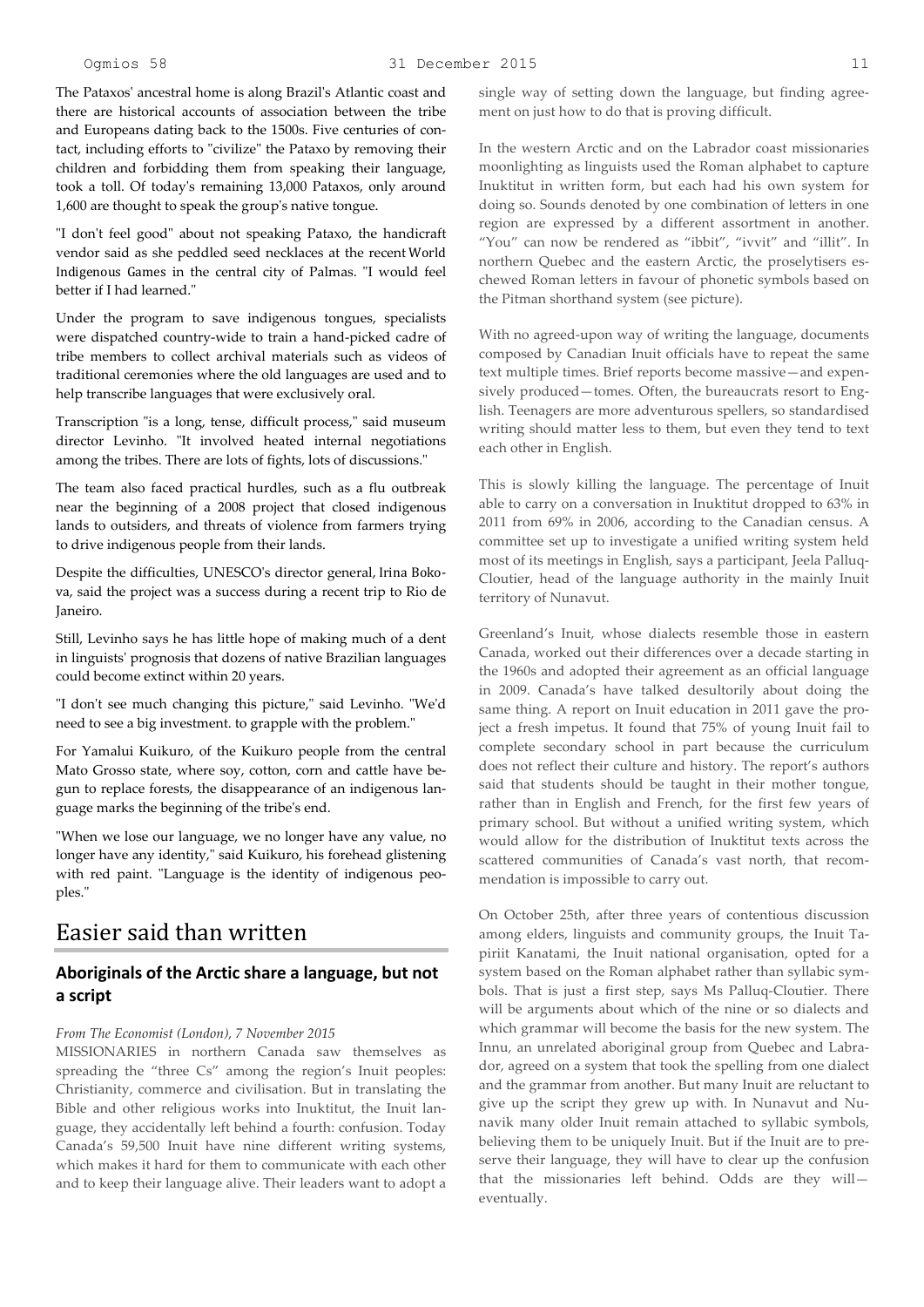### Xavier Albó receives the Linguapax **International Award 2015**

From Linguapax International, Barcelona, 18 September 2015

Xavier Albo Corrons, Jesuit priest, anthropologist, linguist and sociologist based in Bolivia since 1952, winner of the 2015 Linguapax International Award "for his contribution to the promotion of linguistic diversity and intercultural education among indigenous peoples and communities in Bolivia" received his well-deserved award on September 17 in La Paz, Bolivia, at a ceremony organized by Linguapax, CIPCA (Center for Research and Promotion of the Peasantry) and the OEI (Ibero Organization of American States).

Carme Arenas, president of Linguapax emphasized Albo's "deep knowledge of the different facets of language conflicts in the Andean world, particularly among the Quechua, Aymara and Guarani communities." She also underlined how Albó "managed to combine anthropology, linguistics and rural sociology with innovative and efficient methods" and also to "complete his theoretical knowledge with field studies that fully endorse his theories."

Xavier Albó is already widely known and admired as a sociolinguist internationally, but the Linguapax Prize -the only award to date in this field- can contribute to further spread his immense contribution, and in particular his ideas about multiculturality and multinationality which show openness to new ways of understanding this complex world in which we live

Other participants in this ceremony were the Minister of Foreign Affairs of Bolivia, David Choquehuanca, the Spanish ambassador, Ángel Vásquez Díaz de Tuesta, the Vice Minister of Alternative Education, Noel Aguirre, the director of the OEI Office in Bolivia, Alberto César Córdova, the secretary general of the Jesuits of Bolivia, Carlos Arce, and the President and the Director of CIPCA, Carmen Beatriz Ruiz and Lorenzo Soliz. The ceremony concluded with a reception in the beautiful facilities of the Museum of Ethnography and Folklore Before the ceremony, a round table discussion on 'linguistic diversity and intercultural education in Bolivia was held, as a space for analysis and reflection considering the progress, problems and prospects of political recognition, protection, promotion and dissemination of language rights. "Besides Xavier Albó's presentation, the large audience could to follow the speeches of Pedro Apala, director of the Institute for the Study of Plurinationational Languages and Cultures; Adán Pari, education specialist for UNICEF, Silvia Chumira, General Director of Alternative Education, Fernando Garcés of the Institute of Anthropological Research and Pedro Plaza of PROEIB-Andes.

## 4. Letters to the Foundation

### From Musombwa Igunzi Michel, 14 October

#### Dear Nicholas.

It is always encouraging to be connected to what others are doing in the domain of language revitalization and safeguard-

It is so interesting to see that, what the FEL has helped my language community to achieve, keeps bearing fruits beyond what we expected.

For example : I have not expected that the more we as a team commit ourselves in documenting our Kinyindu language, the more the knowledge we personally have of the latter will lead digging out even words that were already buried in our personnel souvenir. I am time to time astonished now on how some so forgotten words of Kinyindu are now coming to surface, the more we keep on working for our endangered language documentation. We could not come to this tremendous move of words resurrection without having have engaged in writing down the first ever produced Nyindu Indigenous Language's dictionary. And this, we only did, thanks to FEL - UK support. Thank you so much.

#### MUSOMBWA IGUNZI MICHEL

Coordinator of the Association for the Survival of the Cultural Heritage of the Nyindu Indigenous People ASHPAN.

# 5. Appeals

## Call for nominations: The DELAMAN Franz Boas Award

DELAMAN, the Digital Endangered Languages and Musics Archives Network (http://www.delaman.org/), has now established the award in honour of Franz Boas in recognition of significant contributions to the documentation of endangered languages.

DELAMAN is inviting nominations for the first award for a documentary collection of an endangered or moribund language. The DELAMAN Franz Boas Award recognizes and honours junior scholars (Ph.D. awarded January 1, 2011 or later; early career documenters employed less than 5 years) who have done outstanding documentary work in creating a rich multimedia documentary collection of a particular language that is endangered or no longer spoken. The language documentation collection must be archived and made accessible in a DELAMAN archive (with no or only minimal access restrictions).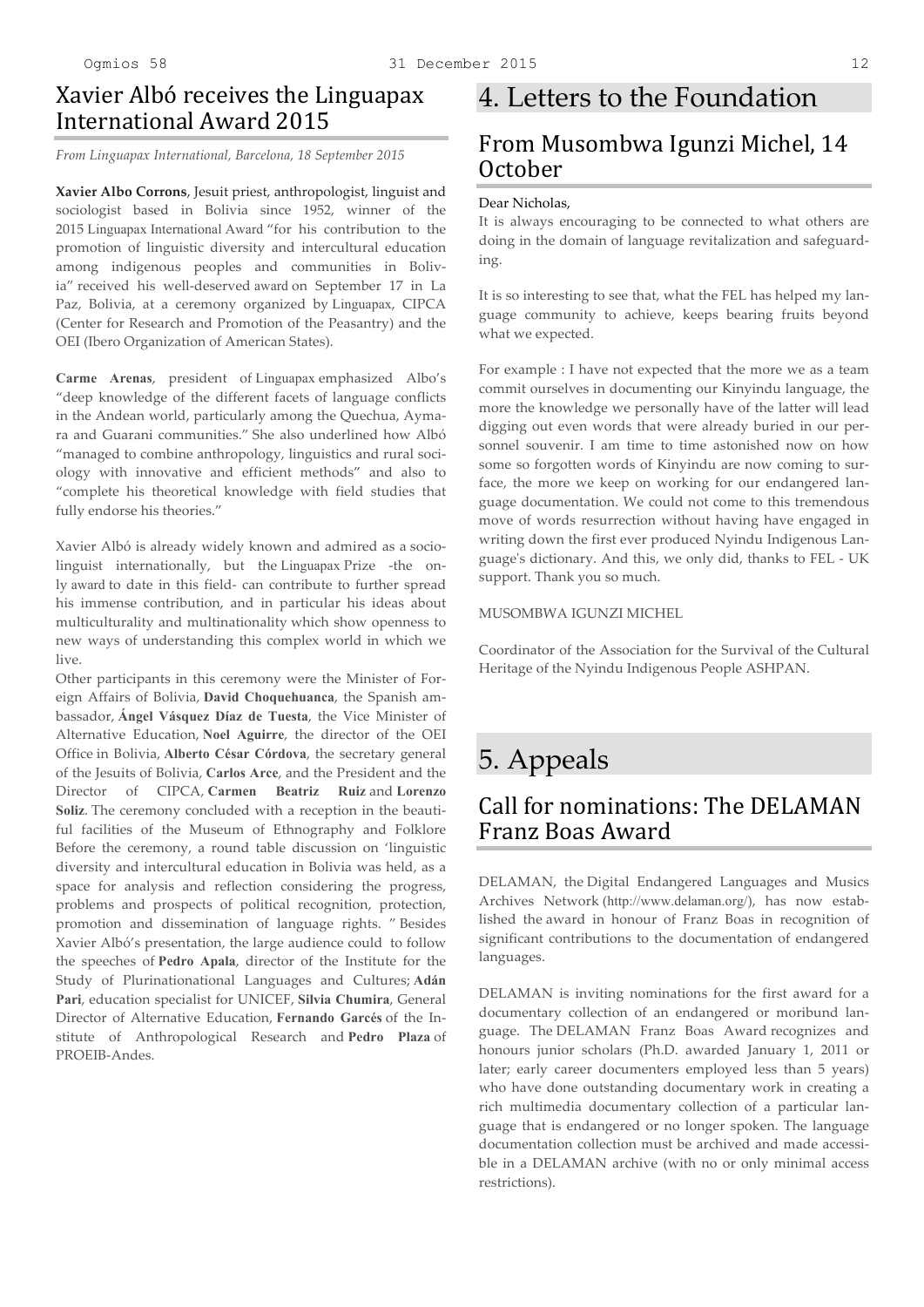To submit a nomination and for information about the award :

http://www.delaman.org/delaman-franz-boas-award/

The award consists of a payment of \$500. The International Conference on Language Documentation and Conservation (ICLDC) will! cover airfare and on-campus lodging up to a maximum of US\$1500 to bring the winner to Honolulu for the 2017 conference to receive the award. In addition, members of the DELAMAN board will publish a review of the prize-winning work in Language Documentation and Conservation.

DEADLINE FOR RECEIPT OF NOMINATIONS: June 15, 2016

## 6. Publications, Book Reviews

## The History of Basque by R.L. Trask. London: Routledge, ISBN 978-415-86780-1.

Few minority languages have been as thoroughly researched as Basque. This is not a new volume, but a revision of an old one, and is the most comprehensive survey of the Basque language and its history available in English. The author demonstrates his accumulated knowledge of the previous literature about the Basque language in Basque, Spanish, French and English, and assesses the work of the contributors to it with a stern but balanced judgment. It's an interesting history, and Trask recounts several fascinating theories about this language isolate and its origin. That Basque is a true isolate is proven beyond doubt in Trask's view, and he ranges ample evidence for this, and dismisses theories to the contrary. Trask is modest about his own achievement as a scholar of Basque, and attributes the greatest Vasconist study to the Basque linguist Mitxelena (Michelena), for the sheer breadth of its coverage alone. Trask is also broad and comprehensive in his treatment of the language, covering its known history, grammar, lexis, phonology, syntax and dialectology with meticulous thoroughness.

Using a battery of historical evidence, Trask unpicks some of the contentious points of the structure of Basque, which clearly include some new findings for Vasconists to consider.

As an endangered language Basque occupies a peculiar position. The draconian measures imposed on Spain's minority languages, notably Catalan and Basque – under the Franco regime are a matter of living memory for many people today; but so is the fearsome reputation of the ETA Basque independence movement in more recent years. Trask traces this history as a response to the intransigence of Madrid, and indicates that violence was a last resort after a long period of ineffectual peaceful resistance. This political movement was inextricably bound up with the language. Nowadays, with a more benevolent Spanish administration, it is difficult to assess the level of endangerment to Basque; it is certainly undergoing attrition, but it has a devoted adherence, more so on the (majority) Spanish side of the Pyrenees than the French. The mountainous parts of Europe, as of any continent, tend to be cradles of linguistic diversity, and in the case of Basque this means considerable dialect diversity, but not to the point of unintelligibility.

This book is highly recommended, not just for its wealth of linguistic detail, but as a readable account of the history of the unique people associated with this enigmatic language.

Chris Moseley

## The languages of Vanuatu: Unity and diversity. Alexandre François, Sébastien Lacrampe, Michael Franjieh, Stefan Schnell! (eds)

The languages of Vanuatu: Unity and diversity. Studies in the Languages of Island Melanesia, 5. Canberra: Asia-Pacific Linguistics. 270 pp. ISBN: 9781922185235. 2015

With an estimated 138 different indigenous languages, Vanuatu is the country with the highest linguistic density in the world. While they all belong to the Oceanic family, these languages have evolved in three millennia, from what was once a unified dialect network, to the mosaic of different languages that we know today. In this respect, Vanuatu constitutes a valuable laboratory for exploring the ways in which linguistic diversity can emerge out of former unity. This volume represents the first collective book dedicated solely to the languages of this archipelago, and to the various forms taken by their diversity. Its ten chapters cover a wide range of topics, including verbal aspect, valency, possessive structures, numerals, space systems, oral history and narratives. The languages of Vanuatu: Unity and Diversity provides new insights onto the many facets of Vanuatu's rich linguistic landscape.

# 7. Places to go on the Web

### UNESCO Atlas of the World's Languages in Danger

The UNESCO Atlas, which has been available on-line since 2009 in its present form at www.unesco.org/culture/languagesatlas/index.php is constantly being brought up to date as new information comes to hand about numbers of speakers, locations, degrees of endangerment, bibliographic and electronic resources, learning resources, dictionaries and other information. Over the coming two years UNESCO is planning to expand the mandate of the Atlas, to cover languages in general; it is due to become a World Atlas of Languages. Language endangerment will continue to be an important focus for the atlas, and researchers on endangered languages will continue to find it a useful tool. For the immediate future, though, the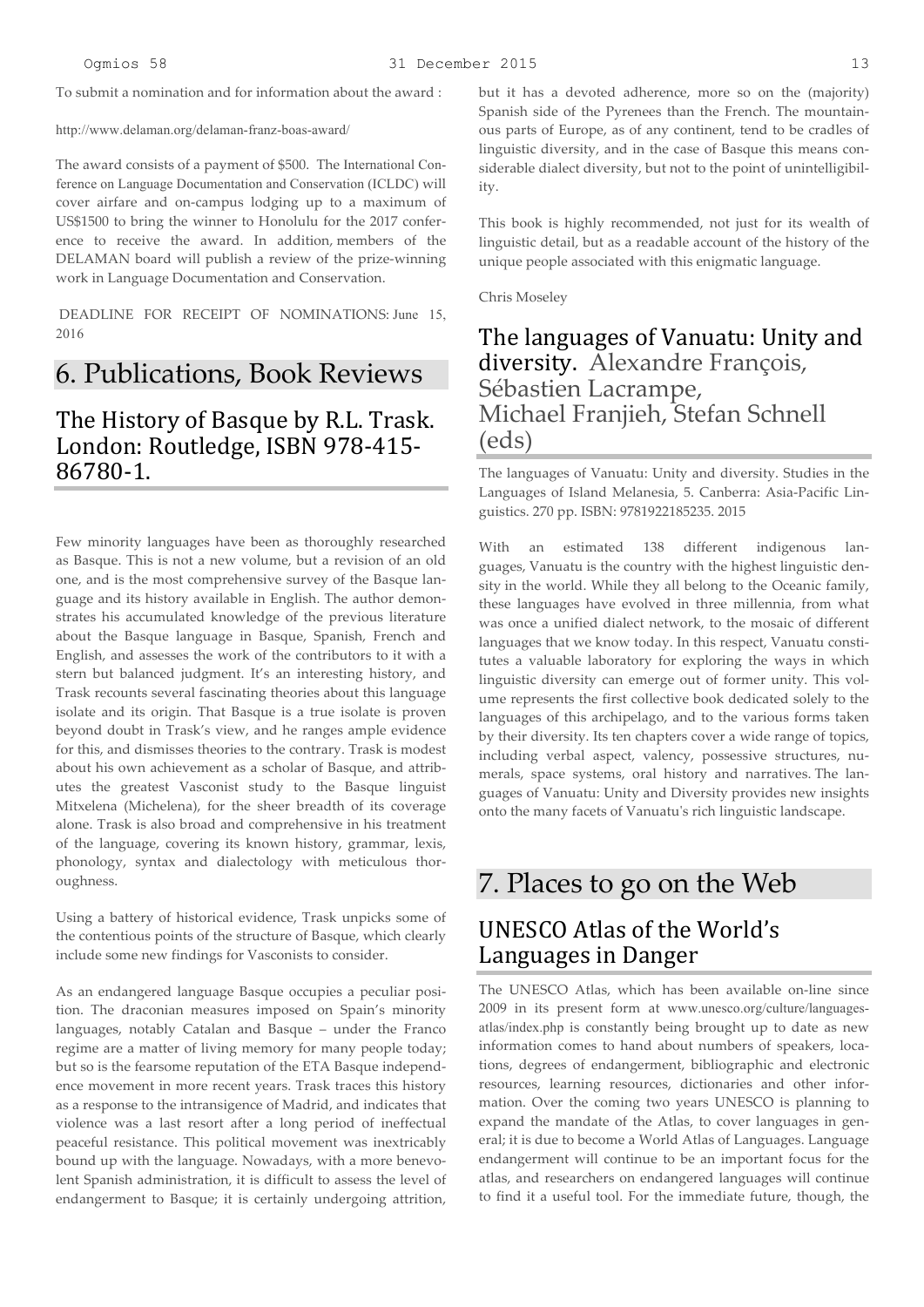on-line Atlas is still available as a resource for the study of the world's threatened languages.

Chris Moseley, editor

# 8. Forthcoming events

### Translating across time and space: Call for Papers

Theme: Translating Across Time and Space Subtitle: Endangered Languages, Cultural Revitalization, and the Work of History Type: Interdisciplinary Symposium Institution: Center for Native American and Indigenous Research (CNAIR), American Philosophical Society (APS) Location: Philadelphia, PA (USA) Date: 13, -14, 10, 2016 Deadline: 1.2.2016

The Center for Native American and Indigenous Research (CNAIR) at the American Philosophical Society (APS) is seeking papers for an academic symposium on October 13-14. 2016 to coincide with the APS Museum's 2016 exhibition, Gathering Voices: Thomas Jefferson and Native America. The exhibition traces the story of Native American language collection at the APS from Thomas Jefferson's Indian vocabularies to the anthropological fieldwork of Franz Boas and his students to the language revitalization and community-based initiatives supported by CNAIR today. In doing so, the exhibition also explores the themes of translation across cultures and borders,

the politics of representation, practices of language collection and study, cultural continuity and change, and the transformation of the material archives.

The accompanying symposium aims to attract scholars and practitioners whose work expands upon and deepens understanding of the core themes of the exhibition. Conference organizers are particularly interested in presenters whose work deals with 1) the preservation of endangered languages, both historically and in the present day; 2) cultural practices surrounding translation and translators over time; 3) the work of language and cultural revitalization; and 4) current and/or collaborative Native language projects.

In the spirit of the exhibition's emphasis on crossing linguistic, cultural, and disciplinary boundaries, the APS encourages thesubmission of interdisciplinary papers and will design panels that cross disciplinary boundaries.

The symposium will begin with a keynote address sponsored by the McNeil Center for Early American Studies at the University of Pennsylvania on Thursday evening. On Friday, October 14, panels will convene at the American Philosophical Society.

Applicants should submit a title and 250-word proposal along

with a C.V. by February 1, 2016 to: conferences@amphilsoc.org Decisions will be made by the summer of 2016. All presenters will receive travel reimbursement and hotel accommodations. Accepted papers will be due a month before the conference and pre-circulated to registered attendees. Papers should be no longer than 25-double spaced pages. Presenters will also have the opportunity to publish revised papers in the APS's Proceedings, one of the longest running scholarly journals in America.

Contact:

American Philosophical Society

Email: conferences@amphilsoc.org

Web: http://www.amphilsoc.org/cnair/conference-translatingtime-space

### Small language planning: Communities in crisis

#### University of Glasgow, 6<sup>th</sup>-8<sup>th</sup> June 2016

Building on the success of the Soillse conferences held in 2011 and 2015, this conference aims to provide a forum for minority language researchers, policy makers, practitioners and activists to exchange research findings and experiences in order to stimulate fresh perspectives on minority language revitalisation and to identify new areas for collaboration. Although not limited to small language planning, the particular focus of this year's conference lies in issues pertinent to language planning at the meso and micro levels, strategic interventions in support of minority language groups with weaker demographic densities, as well as to minority languages considered 'stateless' and/or without state support.

Presentations may take one of four formats: paper presentations (20 minute paper  $+$  10 minute for questions); poster presentations; panels; or discussion groups. Both panels and discussion groups will be scheduled for 90-minute blocks in length. Panels are intended to be a series of linked papers on a particular theme, while discussion groups are intended to serve as a more informal platform to raise and debate key issues in language planning. Facilitators are encouraged to be creative in how they mediate the various discussion groups.

Abstracts for paper or poster presentations should be no more than 300 words, not including references. Abstracts for panels should include each individual abstract plus a rationale of no more than 300 words for the panel as a whole. Discussion groups should also be no more than 300 words and should include the names of at least three confirmed discussants as well as the facilitator(s). Participants should clearly mark what format is intended for their presentation under the title of their abstracts. If intended as a traditional paper presentation, please indicate whether or not you would be happy to give the paper in poster form instead. Abstracts addressing any aspects of minority language planning will be considered, but we particularly welcome abstracts addressing the following themes: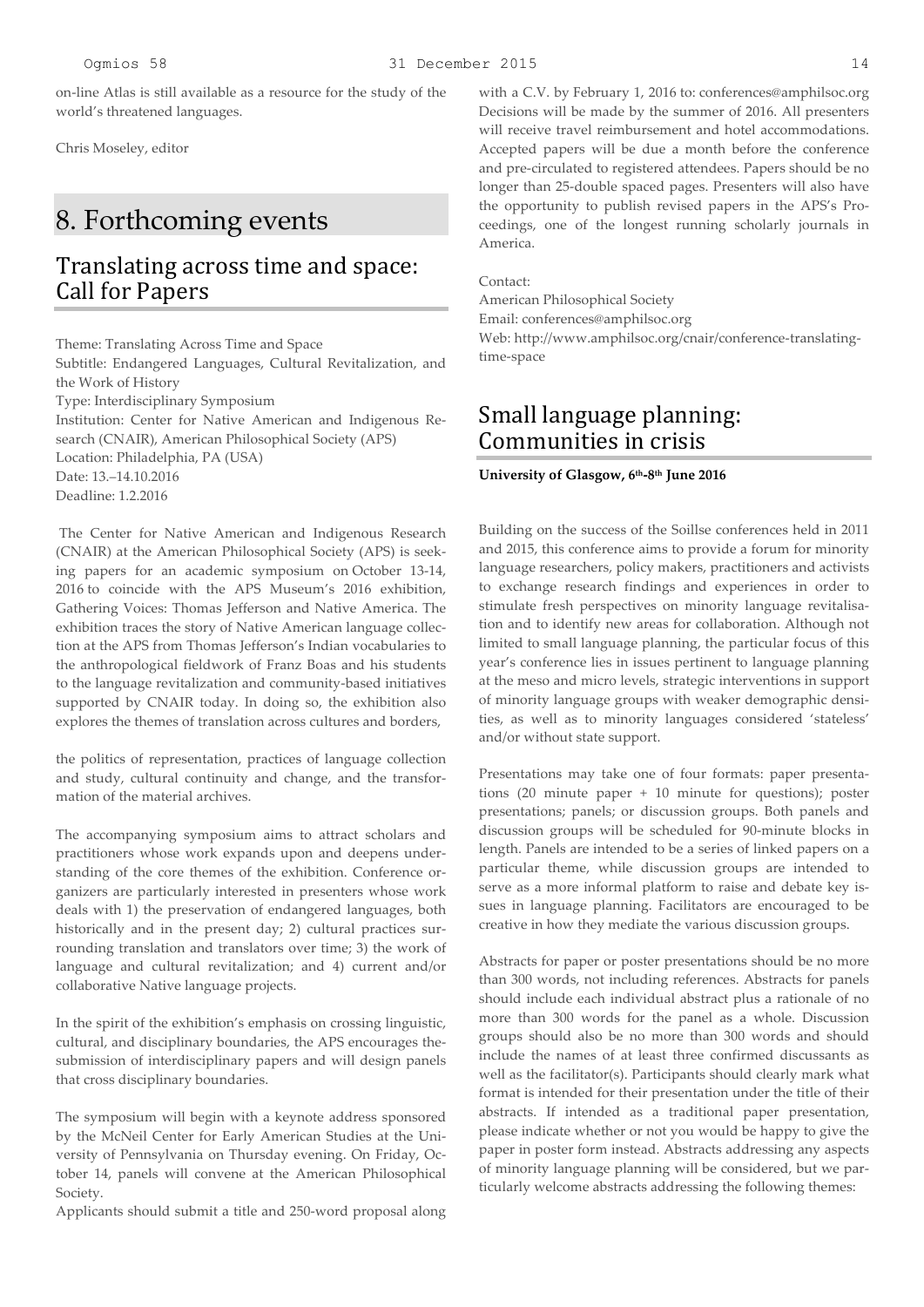- Language Planning at the Micro and Meso Levels
- Comparative analysis of minority language communities
- The challenge of prioritisation in small language planning
- The discursive bias and minority language communities
- The need for complementary efforts in language planning
- Sociological theory and minority language sustainability
- Challenges to minority language diversity and postmodern culture

Deadline for abstracts is November 20, 2015. Please e-mail abstracts as Word documents to

soillseconference2016@gmail.com!

with 'Abstract Submission' in the subject line and your name and affiliation in the body of the e-mail.

## Symposium on Indigenous Languages and Cultures of Latin America (ILCLA/STLILLA) Call for Proposals

#### **Submission Deadline: February 29, 2016**

We invite proposals for panels, individual papers, round table discussions, interactive workshops, poster sessions, and technological tool showcases to be presented at the first International Symposium on Indigenous Languages and Cultures of Latin America (ILCLA) and the third Symposium on Teaching and Learning Indigenous Languages of Latin America (STLILLA).!

Proposals for presentations in English, Spanish, Portuguese, French, or any indigenous language of Latin America are welcomed.

All proposals, regardless of type, must be submitted in English, Spanish, or Portuguese.

The proposal form: https://clas.osu.edu/ilcla/proposals | Symposium Dates: October 13-15, 2016 For more information about the Symposium, please visit: clas.osu.edu/ilcla

### Sixth Cambridge Conference on Language Endangerment

The Sixth Cambridge Conference on Language Endangerment will take place on Wednesday July 6th 2016 at the Alison Richard Building, Sidgwick Site, University of Cambridge and Peterhouse. The theme will be:

Endangered Languages: Curriculum Design and Evaluation

The school is often identified as an important context for the revitalization of endangered languages. Curriculum design and evaluation are therefore key factors in ensuring that such educational initiatives are successful. However, the precise sociocultural and political situation of endangered languages often preclude the simple replication of a curriculum developed for a language of wider communication for use within the endangered language classroom. This conference invites papers that reflect on these issues: How should conventions designed for dominant languages be modified in the endangered language context? To what extent should curriculum design and evaluation be situated within the social and cultural practices of the endangered language speech community? How should the short- and long-term goals of curriculum design and evaluation be assessed in the context of endangered languages? Who is best placed to design and to evaluate the curriculum for endangered languages – the linguist or the community? Are the goals of an endangered language curriculum simply to obtain fluency or should they be broader in scope? How should the approaches used in the design and evaluation of an endangered language curriculum take account of contextual factors? What problems arise for curriculum design and evaluation in multidialectal and/or multinational contexts? What pedagogical materials are necessary for the successful implementation and evaluation of an endangered language curriculum?

Further details, with the Call for Papers and Registration: http://www.mml.cam.ac.uk/news/sixth-cambridge-conferencelanguage-endangerment